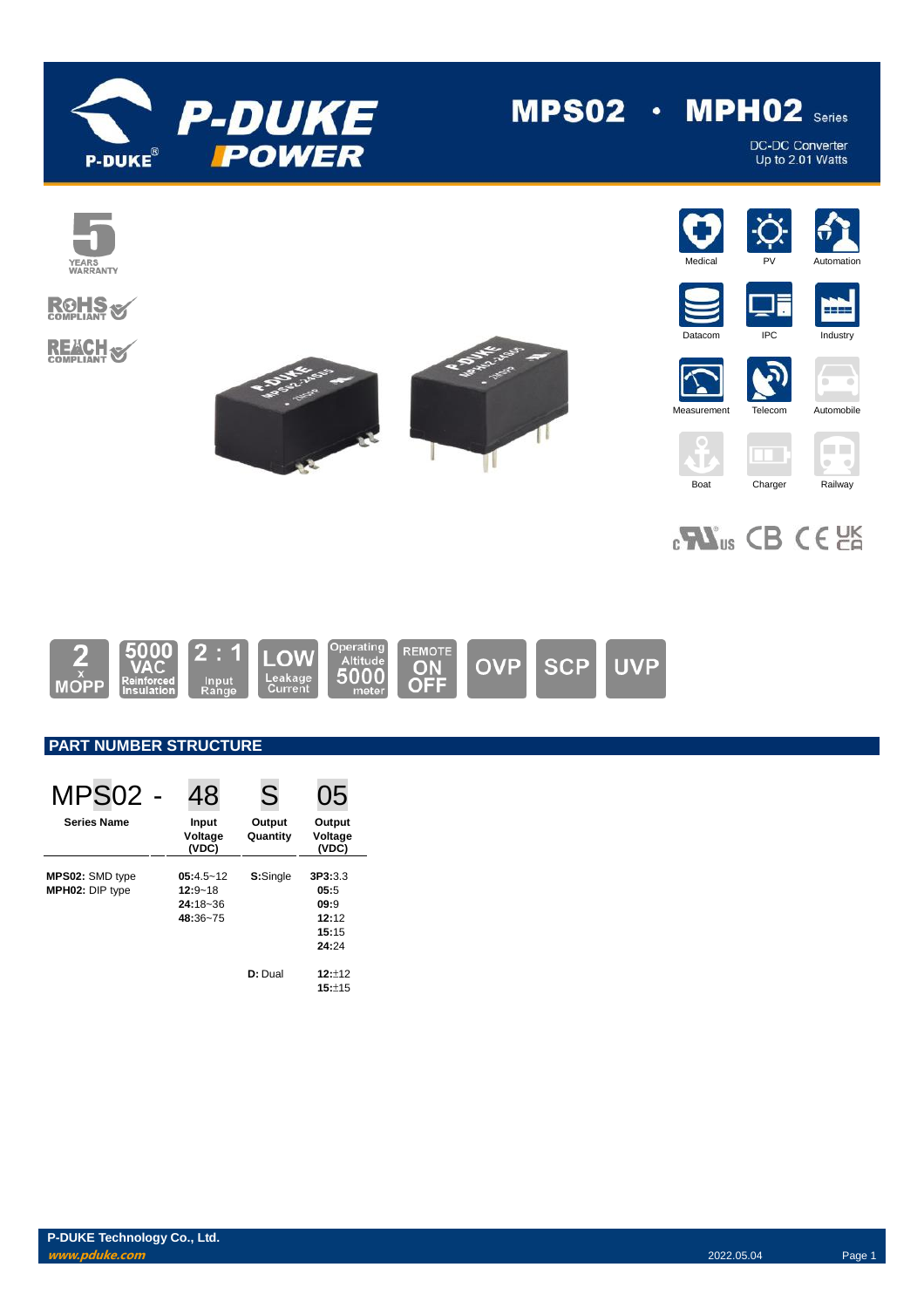

#### **TECHNICAL SPECIFICATION** All specifications are typical at nominal input, full load and 25℃ unless otherwise noted

| Model<br><b>Number</b> | Input Range | <b>Output Voltage</b> | <b>Output Current</b><br>@ Full Load | <b>Input Current</b><br>@ No Load | Efficiency    | <b>Maximum</b><br><b>Capacitor Load</b> |
|------------------------|-------------|-----------------------|--------------------------------------|-----------------------------------|---------------|-----------------------------------------|
|                        | <b>VDC</b>  | <b>VDC</b>            | mA                                   | mA                                | $\frac{9}{6}$ | $\mu$ F                                 |
| MPS(H)02-05S3P3        | $4.5 - 12$  | 3.3                   | 600                                  | 60                                | 75            | 1000                                    |
| MPS(H)02-05S05         | $4.5 - 12$  | 5                     | 400                                  | 60                                | 78            | 1000                                    |
| MPS(H)02-05S09         | $4.5 - 12$  | 9                     | 222                                  | 60                                | 78            | 430                                     |
| MPS(H)02-05S12         | $4.5 - 12$  | 12                    | 167                                  | 70                                | 82            | 220                                     |
| MPS(H)02-05S15         | $4.5 - 12$  | 15                    | 134                                  | 80                                | 82            | 170                                     |
| MPS(H)02-05S24         | $4.5 - 12$  | 24                    | 83                                   | 80                                | 82            | 100                                     |
| MPS(H)02-05D12         | $4.5 - 12$  | ±12                   | ±83                                  | 80                                | 82            | ±170                                    |
| MPS(H)02-05D15         | $4.5 - 12$  | ±15                   | ±67                                  | 90                                | 80            | ±100                                    |
| MPS(H)02-12S3P3        | $9 - 18$    | 3.3                   | 600                                  | 30                                | 76            | 1000                                    |
| MPS(H)02-12S05         | $9 - 18$    | 5                     | 400                                  | 40                                | 78            | 1000                                    |
| MPS(H)02-12S09         | $9 - 18$    | 9                     | 222                                  | 40                                | 79            | 430                                     |
| MPS(H)02-12S12         | $9 - 18$    | 12                    | 167                                  | 40                                | 82            | 220                                     |
| MPS(H)02-12S15         | $9 - 18$    | 15                    | 134                                  | 45                                | 82            | 170                                     |
| MPS(H)02-12S24         | $9 - 18$    | 24                    | 83                                   | 45                                | 81            | 100                                     |
| MPS(H)02-12D12         | $9 - 18$    | ±12                   | ±83                                  | 45                                | 81            | ±170                                    |
| MPS(H)02-12D15         | $9 - 18$    | ±15                   | ±67                                  | 45                                | 81            | ±100                                    |
| MPS(H)02-24S3P3        | $18 - 36$   | 3.3                   | 600                                  | 20                                | 76            | 1000                                    |
| MPS(H)02-24S05         | $18 - 36$   | 5                     | 400                                  | 20                                | 79            | 1000                                    |
| MPS(H)02-24S09         | $18 - 36$   | 9                     | 222                                  | 25                                | 80            | 430                                     |
| MPS(H)02-24S12         | $18 - 36$   | 12                    | 167                                  | 25                                | 81            | 220                                     |
| MPS(H)02-24S15         | $18 - 36$   | 15                    | 134                                  | 25                                | 81            | 170                                     |
| MPS(H)02-24S24         | $18 - 36$   | 24                    | 83                                   | 25                                | 81            | 100                                     |
| MPS(H)02-24D12         | $18 - 36$   | ±12                   | ±83                                  | 25                                | 81            | ±170                                    |
| MPS(H)02-24D15         | $18 - 36$   | ±15                   | ±67                                  | 25                                | 81            | ±100                                    |
| MPS(H)02-48S3P3        | $36 - 75$   | 3.3                   | 600                                  | 10                                | 76            | 1000                                    |
| MPS(H)02-48S05         | $36 - 75$   | 5                     | 400                                  | 10                                | 78            | 1000                                    |
| MPS(H)02-48S09         | $36 - 75$   | 9                     | 222                                  | 12                                | 79            | 430                                     |
| MPS(H)02-48S12         | $36 - 75$   | 12                    | 167                                  | 12                                | 80            | 220                                     |
| MPS(H)02-48S15         | $36 - 75$   | 15                    | 134                                  | 12                                | 82            | 170                                     |
| MPS(H)02-48S24         | $36 - 75$   | 24                    | 83                                   | 12                                | 81            | 100                                     |
| MPS(H)02-48D12         | $36 - 75$   | ±12                   | ±83                                  | 12                                | 81            | ±170                                    |
| MPS(H)02-48D15         | $36 - 75$   | ±15                   | ±67                                  | 12                                | 81            | ±100                                    |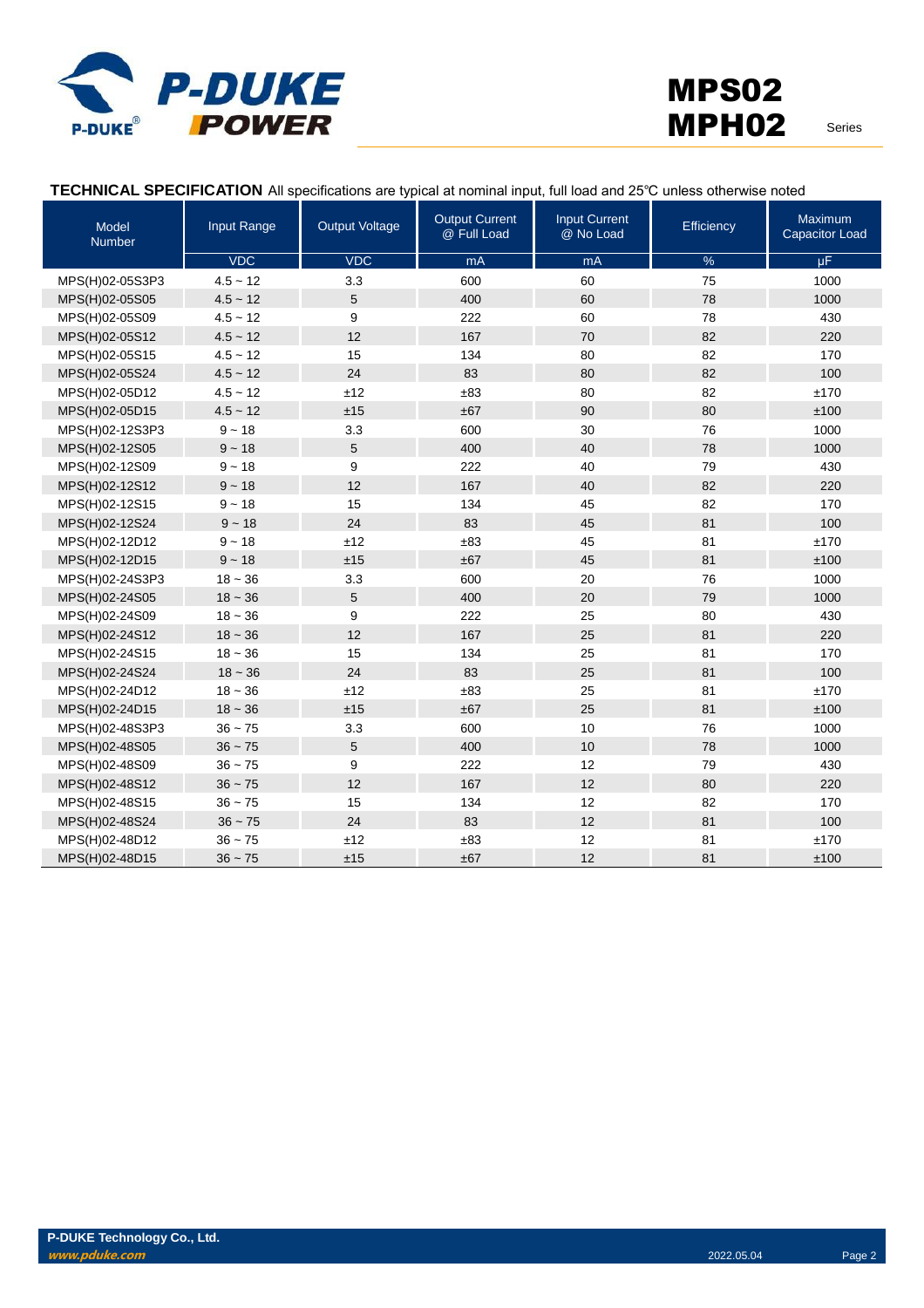

| <b>INPUT SPECIFICATIONS</b>   |                                                                                          |                                                                                              |      |                        |                |             |
|-------------------------------|------------------------------------------------------------------------------------------|----------------------------------------------------------------------------------------------|------|------------------------|----------------|-------------|
| <b>Parameter</b>              | <b>Conditions</b>                                                                        |                                                                                              | Min. | Typ.                   | Max.           | <b>Unit</b> |
| Operating input voltage range | 5Vin(nom)                                                                                |                                                                                              | 4.5  | 5                      | 12             |             |
|                               | 12Vin(nom)                                                                               |                                                                                              |      | 12                     | 18             | <b>VDC</b>  |
|                               | 24Vin(nom)                                                                               |                                                                                              |      | 24                     | 36             |             |
|                               |                                                                                          | 48Vin(nom)                                                                                   | 36   | 48                     | 75             |             |
| Start up voltage              |                                                                                          | 5Vin(nom)                                                                                    |      |                        | 4.5            |             |
|                               |                                                                                          | 12Vin(nom)                                                                                   |      |                        | 9              | VDC         |
|                               |                                                                                          | 24Vin(nom)                                                                                   |      |                        | 18             |             |
|                               |                                                                                          | 48Vin(nom)                                                                                   |      |                        | 36             |             |
| Shutdown voltage              |                                                                                          | 5Vin(nom)                                                                                    | 2    | 3                      | 4              |             |
|                               |                                                                                          | 12Vin(nom)                                                                                   | 6    | $\overline{7}$         | 8              | <b>VDC</b>  |
|                               |                                                                                          | 24Vin(nom)                                                                                   | 13   | 15                     | 17             |             |
|                               |                                                                                          | 48Vin(nom)                                                                                   | 29   | 32                     | 35             |             |
| Start up time                 | Constant resistive load                                                                  | Power up                                                                                     |      |                        | 20             |             |
|                               |                                                                                          | Remote ON/OFF                                                                                |      | 10                     |                | ms          |
| Input surge voltage           | 1 second, max.                                                                           | 5Vin(nom)                                                                                    |      |                        | 15             |             |
|                               |                                                                                          | 12Vin(nom)                                                                                   |      |                        | 25             | <b>VDC</b>  |
|                               |                                                                                          | 24Vin(nom)                                                                                   |      |                        | 50             |             |
|                               |                                                                                          | 48Vin(nom)                                                                                   |      |                        | 100            |             |
| Input filter                  |                                                                                          |                                                                                              |      |                        | Capacitor type |             |
| Remote ON/OFF                 | Referred to -Vin pin and Ctrl pin                                                        | DC-DC ON                                                                                     |      | Open or high impedance |                | mA          |
|                               | applied current                                                                          | DC-DC OFF                                                                                    | 2.0  | 3.0                    | 4.0            |             |
|                               |                                                                                          | Remote off input current                                                                     |      | 2.5                    |                | mA          |
|                               |                                                                                          |                                                                                              |      |                        |                |             |
|                               | $+V$ in<br>1 $k\Omega$<br>-ww-<br>Ctrl<br>3mA<br>DC/DC<br>CURRENT(f)<br>SOURCE<br>$-Vin$ | $+V$ in<br>$1k\Omega$<br>Ctrl<br><b>MM</b><br>3mA<br>DC/DC<br>CURRENT(1)<br>SOURCE<br>$-Vin$ |      |                        |                |             |

| <b>OUTPUT SPECIFICATIONS</b>     |                                    |         |         |      |                                 |             |
|----------------------------------|------------------------------------|---------|---------|------|---------------------------------|-------------|
| <b>Parameter</b>                 | <b>Conditions</b>                  |         | Min.    | Typ. | Max.                            | <b>Unit</b> |
| Voltage accuracy                 |                                    |         | $-1.0$  |      | $+1.0$                          | %           |
| Line regulation                  | Low Line to High Line at Full Load |         | $-0.2$  |      | $+0.2$                          | %           |
| Load regulation                  | No Load to Full Load               | Single  | $-1.0$  |      | $+1.0$                          | %           |
|                                  |                                    | Dual    | $-1.0$  |      | $+1.0$                          |             |
|                                  | 10% Load to 90% Load               | Single  | $-0.5$  |      | $+0.5$                          | %           |
|                                  |                                    | Dual    | $-0.8$  |      | $+0.8$                          |             |
| Cross regulation                 | Asymmetrical load 25%/100% FL      | Dual    | $-5.0$  |      | $+5.0$                          | %           |
| Ripple and noise                 | Measured by 20MHz bandwidth        |         |         | 50   |                                 | mVp-p       |
| Temperature coefficient          |                                    |         | $-0.02$ |      | $+0.02$                         | $\%$ /°C    |
| Transient response recovery time | 25% load step change               |         |         | 500  |                                 | μs          |
| Over voltage protection          |                                    | 3.3Vout | 4.0     |      | 6.5                             |             |
|                                  |                                    | 5Vout   | 6.0     |      | 8.0                             |             |
|                                  |                                    | 9Vout   | 10.0    |      | 14.0                            | <b>VDC</b>  |
|                                  |                                    | 12Vout  | 13.0    |      | 19.0                            |             |
|                                  |                                    | 15Vout  | 16.0    |      | 22.0                            |             |
|                                  |                                    | 24Vout  | 25.0    |      | 35.0                            |             |
| Short circuit protection         |                                    |         |         |      | Continuous, automatics recovery |             |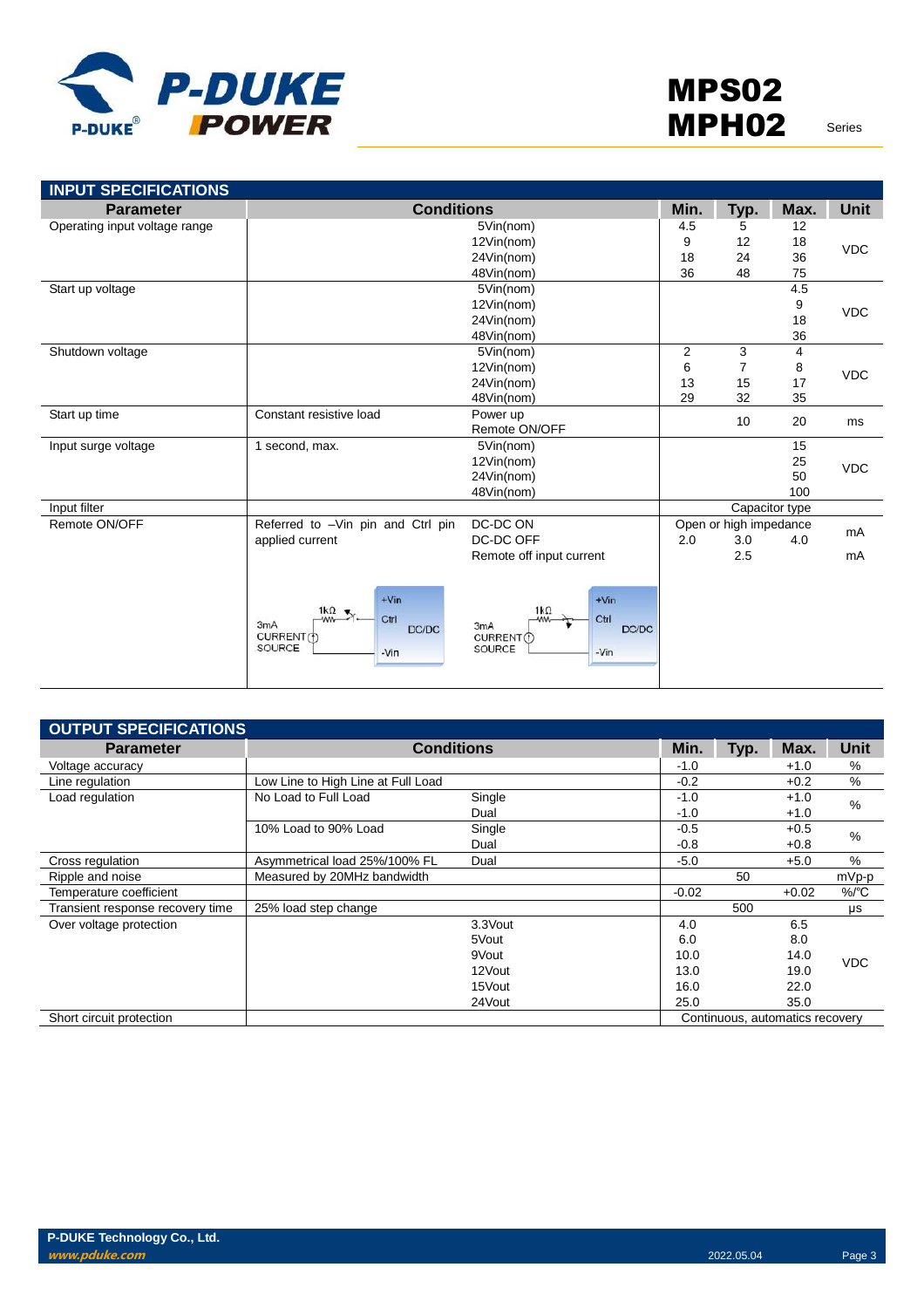

| <b>GENERAL SPECIFICATIONS</b> |                                                  |      |      |                              |                    |
|-------------------------------|--------------------------------------------------|------|------|------------------------------|--------------------|
| <b>Parameter</b>              | <b>Conditions</b>                                | Min. | Typ. | Max.                         | <b>Unit</b>        |
| <b>Isolation voltage</b>      | minute                                           | 5000 |      |                              | <b>VAC</b>         |
|                               | Reinforced insulation for 250VAC working voltage |      |      |                              |                    |
| Isolation resistance          | 500VDC                                           | 10   |      |                              | $G\Omega$          |
| Isolation capacitance         |                                                  |      | 16   | 20                           | pF                 |
| Leakage current               | 240VAC.60Hz                                      |      |      | 2                            | μA                 |
| Switching frequency           |                                                  | 100  |      |                              | kHz                |
| Clearance/Creepage            |                                                  | 8    |      |                              | mm                 |
| Safety approvals              | IEC/EN/ANSI/AAMIES 60601-1                       |      |      | UL:E360199                   |                    |
|                               | IEC/EN/UL 62368-1                                |      |      | UL:E193009                   |                    |
|                               |                                                  |      |      | CB:UL(Demko)                 |                    |
| Case material                 |                                                  |      |      | Non-conductive black plastic |                    |
| Base material                 |                                                  |      |      | Non-conductive black plastic |                    |
| Potting material              |                                                  |      |      | Silicone (UL94 V-0)          |                    |
| Weight                        |                                                  |      |      |                              | 7.0q(0.24oz)       |
| <b>MTBF</b>                   | MIL-HDBK-217F, Full load                         |      |      |                              | 6.809 x $10^6$ hrs |

| <b>ENVIRONMENTAL SPECIFICATIONS</b> |                   |              |      |                |                |
|-------------------------------------|-------------------|--------------|------|----------------|----------------|
| <b>Parameter</b>                    | <b>Conditions</b> | Min.         | Typ. | Max.           | <b>Unit</b>    |
| Operating ambient temperature       | With derating     | $-40$        |      | $+105$         | °C             |
| Maximum case temperature            |                   |              |      | 105            | °C             |
| Storage temperature range           |                   | $-55$        |      | $+125$         | °C             |
| Operating altitude                  |                   |              |      | 5000           | m              |
| Thermal shock                       |                   | MIL-STD-810F |      |                |                |
| Shock                               |                   |              |      |                | MIL-STD-810F   |
| Vibration                           |                   |              |      |                | MIL-STD-810F   |
| Relative humidity                   |                   |              |      |                | 5% to 95% RH   |
| Lead-free reflow solder process     | Only for SMD type |              |      | IPC J-STD-020E |                |
| Moisture sensitivity level(MSL)     | Only for SMD type |              |      |                | IPC J-STD-033C |
|                                     |                   |              |      |                | Level 2        |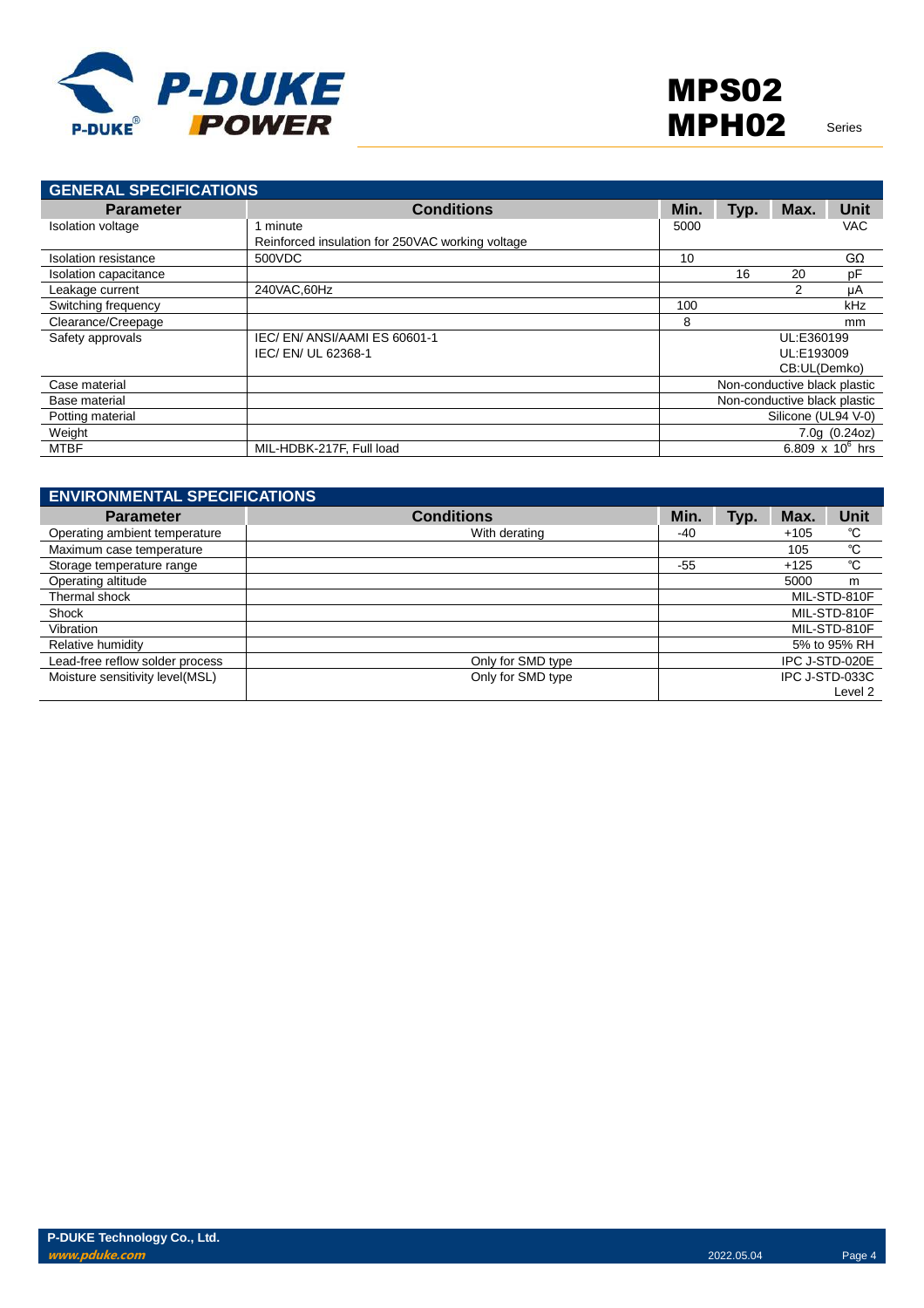

| <b>EMC SPECIFICATIONS</b>      |                               |                                                                                                                                                          |                  |
|--------------------------------|-------------------------------|----------------------------------------------------------------------------------------------------------------------------------------------------------|------------------|
| <b>Parameter</b>               |                               | <b>Conditions</b>                                                                                                                                        | Level            |
| <b>EMI</b>                     |                               | EN55011, EN55032, EN60601-1-2 and FCC Part 18 / 15                                                                                                       |                  |
|                                | With external components      |                                                                                                                                                          | Class A, Class B |
| <b>EMS</b>                     | EN55024 and EN60601-1-2       |                                                                                                                                                          |                  |
| <b>ESD</b>                     | EN61000-4-2                   | Air $\pm$ 15kV and Contact $\pm$ 8kV                                                                                                                     | Perf. Criteria A |
| Radiated immunity              | EN61000-4-3                   | 10 V/m                                                                                                                                                   | Perf. Criteria A |
| <b>Fast transient</b>          | EN61000-4-4                   | $±$ 2kV                                                                                                                                                  | Perf. Criteria A |
|                                | MPS(H)02-05□□□                | With an aluminum electrolytic capacitor<br>(Nippon chemi-con KY series, 1000µF/25V) and<br>a TVS(SMAJ18A, 18V, 400Watt peak pulse<br>power) in parallel. |                  |
|                                | MPS(H)02-12000                | With an external input filter capacitor                                                                                                                  |                  |
|                                | MPS(H)02-24000                | (Nippon chemi-con KY series, 470 µF/50V)                                                                                                                 |                  |
|                                | MPS(H)02-48000                | With an external input filter capacitor<br>(Nippon chemi-con KY series, 220 µF/100V)                                                                     |                  |
| Surge                          | EN61000-4-5                   | $±$ 1kV                                                                                                                                                  | Perf. Criteria A |
|                                | MPS(H)02-05                   | With an aluminum electrolytic capacitor<br>(Nippon chemi-con KY series, 1000µF/25V) and<br>a TVS(SMAJ18A, 18V, 400Watt peak pulse<br>power) in parallel. |                  |
|                                | MPS(H)02-12000<br>MPS(H)02-24 | With an external input filter capacitor<br>(Nippon chemi-con KY series, 470 µF/50V)                                                                      |                  |
|                                | MPS(H)02-48000                | With an external input filter capacitor<br>(Nippon chemi-con KY series, 220 µF/100V)                                                                     |                  |
| Conducted immunity             | EN61000-4-6                   | 10 Vr.m.s                                                                                                                                                | Perf. Criteria A |
| Power frequency magnetic field | EN61000-4-8                   | 100A/m continuous; 1000A/m 1 second                                                                                                                      | Perf. Criteria A |
|                                |                               |                                                                                                                                                          |                  |

**CAUTION:** This power module is not internally fused. An input line fuse must always be used.

#### **CHARACTERISTIC CURVE**







MPS(H)02-48□□□ Derating Curve MPS(H)02-05S05 Efficiency vs. Input Voltage MPS(H)02-05S05 Efficiency vs. Output Current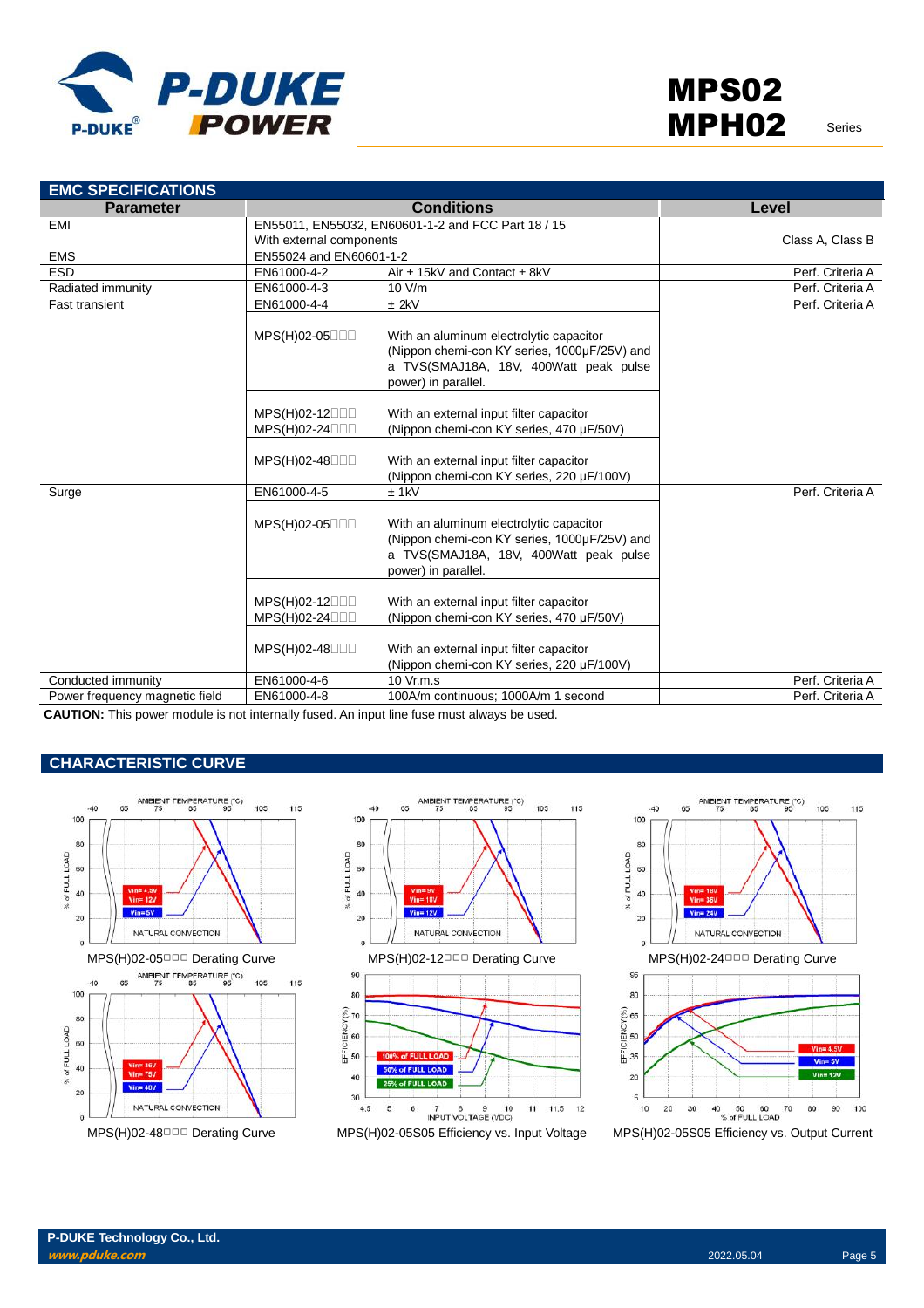

#### **FUSE CONSIDERATION**

This power module is not internally fused. An input line fuse must always be used.

This encapsulated power module can be used in a wide variety of applications, ranging from simple stand-alone operation to an integrated part of sophisticated power architecture.

To maximum flexibility, internal fusing is not included; however, to achieve maximum safety and system protection, always use an input line fuse. The input line fuse suggest as below:

| <b>Modules</b>                  | <b>Fuse Rating</b><br>(A) | Fuse Type |
|---------------------------------|---------------------------|-----------|
| MPS(H)02-05SOD · MPS(H)02-05DOD |                           | Slow-Blow |
| MPS(H)02-12SOD · MPS(H)02-12DOD | 0.5                       | Slow-Blow |
| MPS(H)02-24SOD · MPS(H)02-24DOD | 0.315                     | Slow-Blow |
| MPS(H)02-48SOD · MPS(H)02-48DOD | 0.16                      | Slow-Blow |

The table based on the information provided in this data sheet on inrush energy and maximum DC input current at low Vin.

#### **MECHANICAL DRAWING**

**MPH02**



#### **PIN CONNECTION**

| <b>PIN</b> | <b>SINGLE</b> | <b>DUAL</b> |
|------------|---------------|-------------|
|            | -Vin          | -Vin        |
| 2          | Ctrl          | Ctrl        |
|            | <b>NC</b>     | <b>NC</b>   |
| 8          | <b>NC</b>     | Common      |
| 9          | $+$ Vout      | $+$ Vout    |
| 10         | -Vout         | -Vout       |
| 16         | $+V$ in       | $+V$ in     |

1. All dimensions in inch [mm]

2. Tolerance :x.xx±0.02 [x.x±0.5]

x.xxx±0.010 [x.xx±0.25]

3. Pin dimension tolerance ±0.004[0.10]

#### **MPS02**